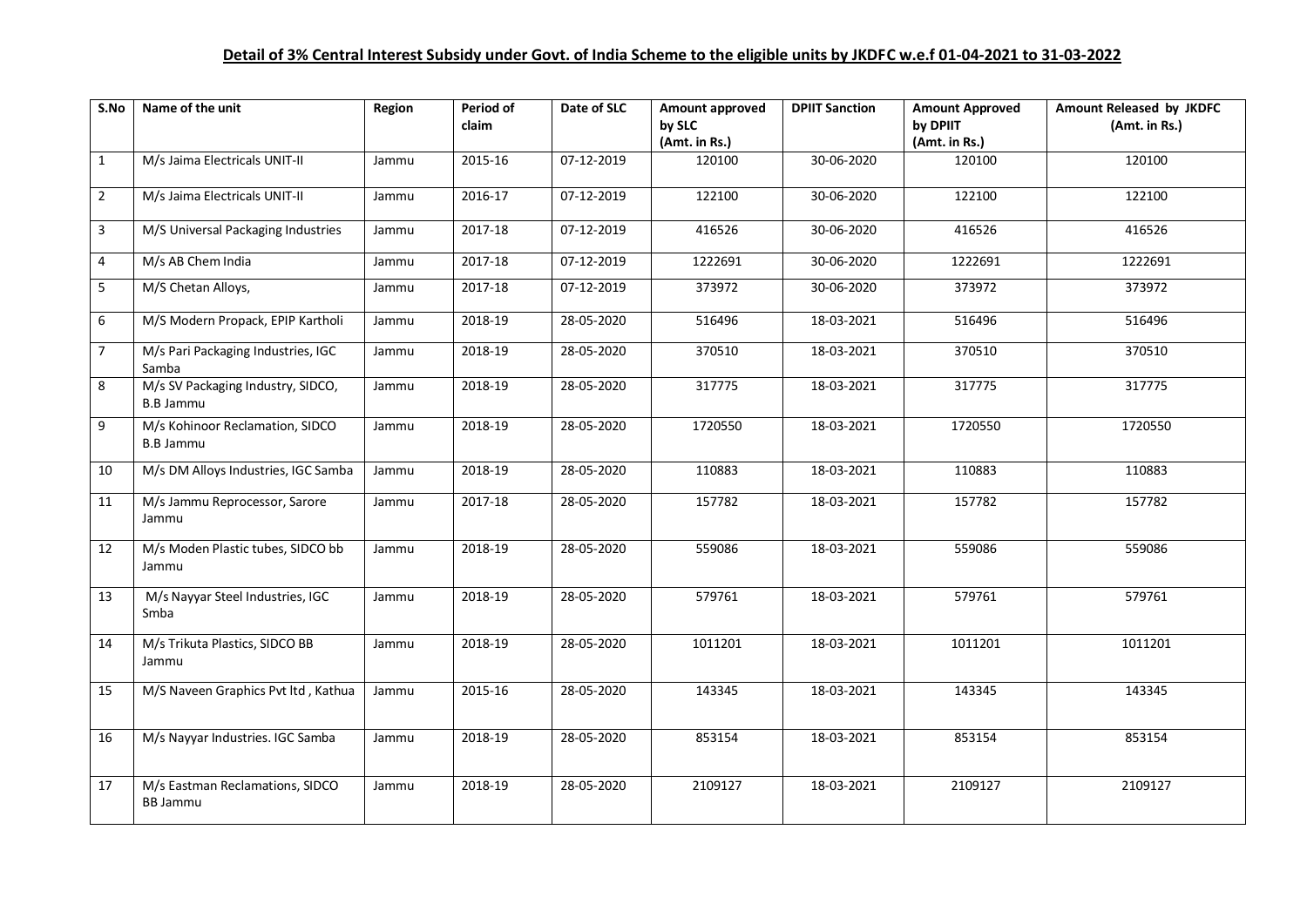| 18 | M/s Emcure Pharma, SIDCO BB<br>Jammu           | Jammu | 2018-19 | 28-05-2020 | 6079781 | 18-03-2021 | 6079781 | 6079781 |
|----|------------------------------------------------|-------|---------|------------|---------|------------|---------|---------|
| 19 | M/s Emcure Pharma, SIDCO BB<br>Jammu           | Jammu | 2018-19 | 28-05-2020 | 983245  | 27-05-2021 | 983245  | 983245  |
| 20 | M/s Milano Bathroom & Fittings, IGC<br>Samba   | Jammu | 2018-19 | 28-05-2020 | 955064  | 27-05-2021 | 955064  | 955064  |
| 21 | M/s Pearl Medical Aida &<br>Equipments, Kathua | Jammu | 2018-19 | 28-05-2020 | 156177  | 27-05-2021 | 156177  | 156177  |
| 22 | M/s Shree Balaji Pigments Pvt ltd,<br>Kathua   | Jammu | 2018-19 | 28-05-2020 | 5378308 | 27-05-2021 | 5378308 | 5378308 |
| 23 | M/s New Jay Kay Packers, IGC Smba              | Jammu | 2018-19 | 28-05-2020 | 166567  | 27-05-2021 | 166567  | 166567  |
| 24 | M/s Sidhman Profiles, IGC Samba                | Jammu | 2014-15 | 28-05-2020 | 163696  | 27-05-2021 | 163696  | 163696  |
| 25 | M/s S&F Alloys IGC SMBA                        | Jammu | 2018-19 | 28-05-2020 | 857405  | 27-05-2021 | 857405  | 857405  |
| 26 | M/S Modern Papers                              | Jammu | 2018-19 | 28-05-2020 | 2090401 | 27-05-2021 | 2090401 | 2090401 |
| 27 | M/s Naveen Graphics Kathua                     | Jammu | 2016-17 | 28-05-2020 | 442518  | 27-05-2021 | 442518  | 442518  |
| 28 | M/s MD Enterprises, SIDCO, Kathua              | Jammu | 2018-19 | 28-05-2020 | 1113030 | 27-05-2021 | 1113030 | 1113030 |
| 29 | M/s M.S. Industries, IGC Samba                 | Jammu | 2018-19 | 28-05-2020 | 757806  | 27-05-2021 | 757806  | 757806  |
| 30 | M/s Trikuta Plastics, SIDCO BB<br>Jammu        | Jammu | 2018-19 | 28-05-2020 | 499370  | 27-05-2021 | 499370  | 499370  |
| 31 | M/s Naveen Graphics, IE Kathua                 | Jammu | 2017-18 | 28-05-2020 | 503251  | 27-05-2021 | 503251  | 503251  |
| 32 | M/s Corel Enterprises, IGC Samba               | Jammu | 2018-19 | 28-05-2020 | 105837  | 27-05-2021 | 105837  | 105837  |
| 33 | M/s Sidhman Profiles, IGC Samba                | Jammu | 2015-16 | 28-05-2020 | 242920  | 27-05-2021 | 242920  | 242920  |
| 34 | M/s ARHAM Foods, SIDCO BB Jammu                | Jammu | 2018-19 | 28-05-2020 | 1159029 | 27-05-2021 | 1159029 | 1159029 |
| 35 | M/s RR Medicare SIDCO BB Jammu                 | Jammu | 2017-18 | 28-05-2020 | 163660  | 27-05-2021 | 163660  | 163660  |
| 36 | M/s Sidhman Profiles, IGC Samba                | Jammu | 2016-17 | 28-05-2020 | 365224  | 27-05-2021 | 365224  | 365224  |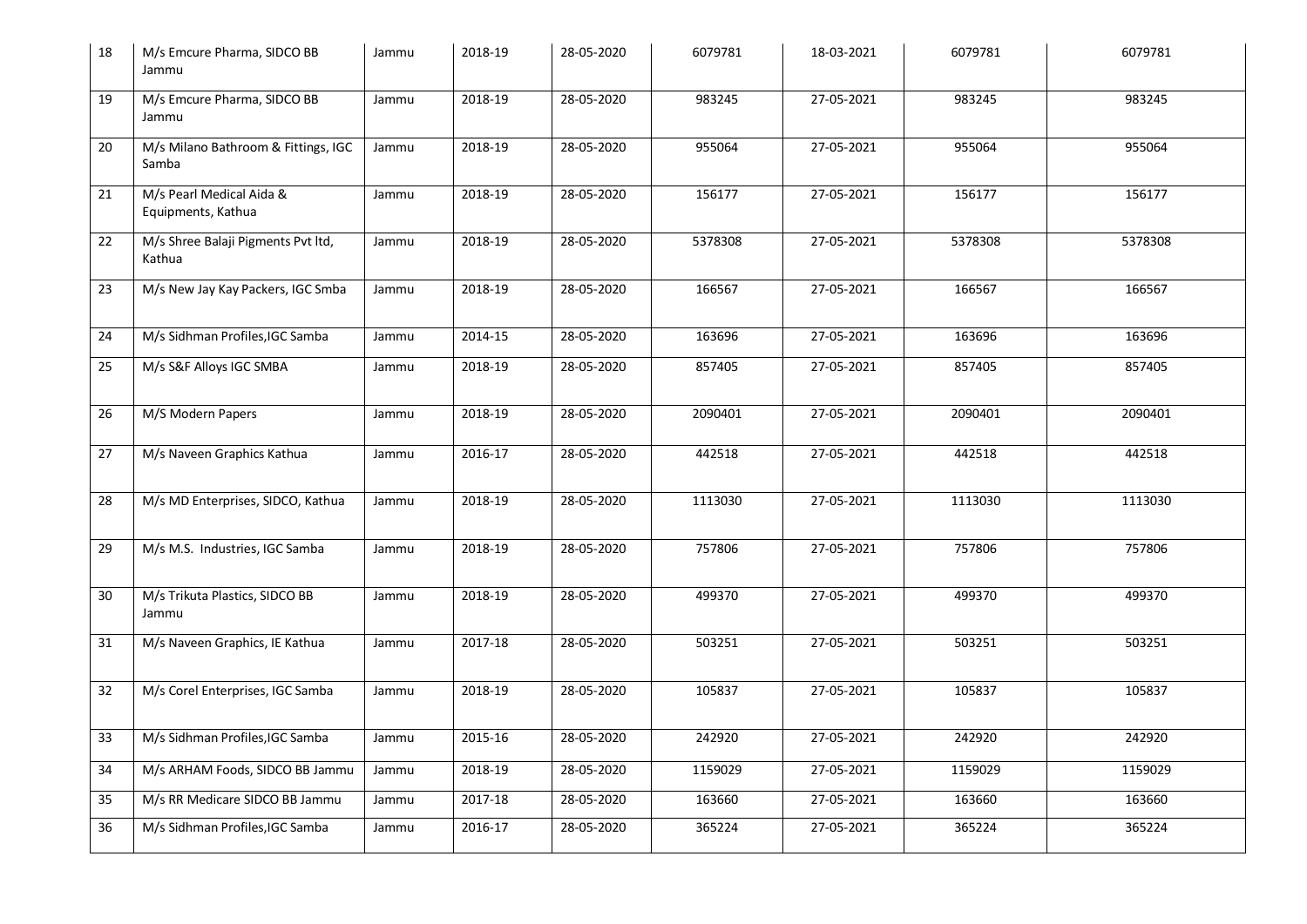| 37 | M/s Sarveshwar overseas Ltd. SIDCO<br><b>BB Jammu</b> | Jammu | 2018-19 | 28-05-2020 | 18162806 | 27-05-2021 | 18162806 | 18162806 |
|----|-------------------------------------------------------|-------|---------|------------|----------|------------|----------|----------|
| 38 | M/s National Extrusion, IGC Samba                     | Jammu | 2017-18 | 28-05-2020 | 1453533  | 27-05-2021 | 1453533  | 1453533  |
| 39 | M/s Zeiss Pharma IGC Samba                            | Jammu | 2018-19 | 28-05-2020 | 1968909  | 27-05-2021 | 1968909  | 1968909  |
| 40 | M/s Naveen Graphics, IE Kathua                        | Jammu | 2018-19 | 28-05-2020 | 534754   | 27-05-2021 | 534754   | 534754   |
| 41 | M/s Sidhman Profiles, IGC Samba                       | Jammu | 2017-18 | 28-05-2020 | 353494   | 27-05-2021 | 353494   | 353494   |
| 42 | M/s Spire Industries, SIDCO BB<br>Jammu               | Jammu | 2018-19 | 28-05-2020 | 727427   | 27-05-2021 | 727427   | 727427   |
| 43 | M/s Kangaro Industries IGC Samba                      | Jammu | 2018-19 | 28-05-2020 | 45621    | 27-05-2021 | 45621    | 45621    |
| 44 | M/S New Kissan Milk Foods, SIDCO<br><b>BB Jammu</b>   | Jammu | 2018-19 | 28-05-2020 | 731556   | 27-05-2021 | 731556   | 731556   |
| 45 | M/s Chenab Machinary & Engg. Pvt.<br>Ltd., Kathua     | Jammu | 2017-18 | 28-05-2020 | 733907   | 27-05-2021 | 733907   | 733907   |
| 46 | M/s Kailash Packaging concepts,<br>SIDCO BB Jammu     | Jammu | 2018-19 | 28-05-2020 | 74347    | 27-05-2021 | 74347    | 74347    |
| 47 | M/s RL Oil Mills SIDCO BB Jammu                       | Jammu | 2018-19 | 28-05-2020 | 151363   | 27-05-2021 | 151363   | 151363   |
| 48 | M/s Phytochem Remedies, SIDCO BB<br>Jammu             | Jammu | 2018-19 | 28-05-2020 | 437561   | 27-05-2021 | 437561   | 437561   |
| 49 | M/s Guruji Agro Foods, SIDCO BB<br>Jammu.             | Jammu | 2018-19 | 28-05-2020 | 156321   | 27-05-2021 | 156321   | 156321   |
| 50 | M/s Chenab Machinary & Engg. Pvt.<br>Ltd., Kathua     | Jammu | 2018-19 | 28-05-2020 | 842583   | 27-05-2021 | 842583   | 842583   |
| 51 | M/s Indogulf crop sciences IGC<br>Samba               | Jammu | 2016-17 | 28-05-2020 | 729225   | 27-05-2021 | 729225   | 729225   |
| 52 | M/s Jaima Electricals, SICOP, Birpur<br>Jammu         | Jammu | 2015-16 | 28-05-2020 | 225424   | 27-05-2021 | 225424   | 225424   |
| 53 | Ms Modern Pacaging concepts SIDCO<br><b>BB Jammu</b>  | Jammu | 2018-19 | 28-05-2020 | 1843423  | 27-05-2021 | 1843423  | 1843423  |
| 54 | M/s Chenab alums pvt ltd.                             | Jammu | 2018-19 | 28-05-2020 | 764844   | 27-05-2021 | 764844   | 764844   |
| 55 | M/s VEE KAY Industries, SIDCO, BB,<br><b>jAMMU</b>    | Jammu | 2018-19 | 10-09-2020 | 221294   | 27-05-2021 | 221294   | 221294   |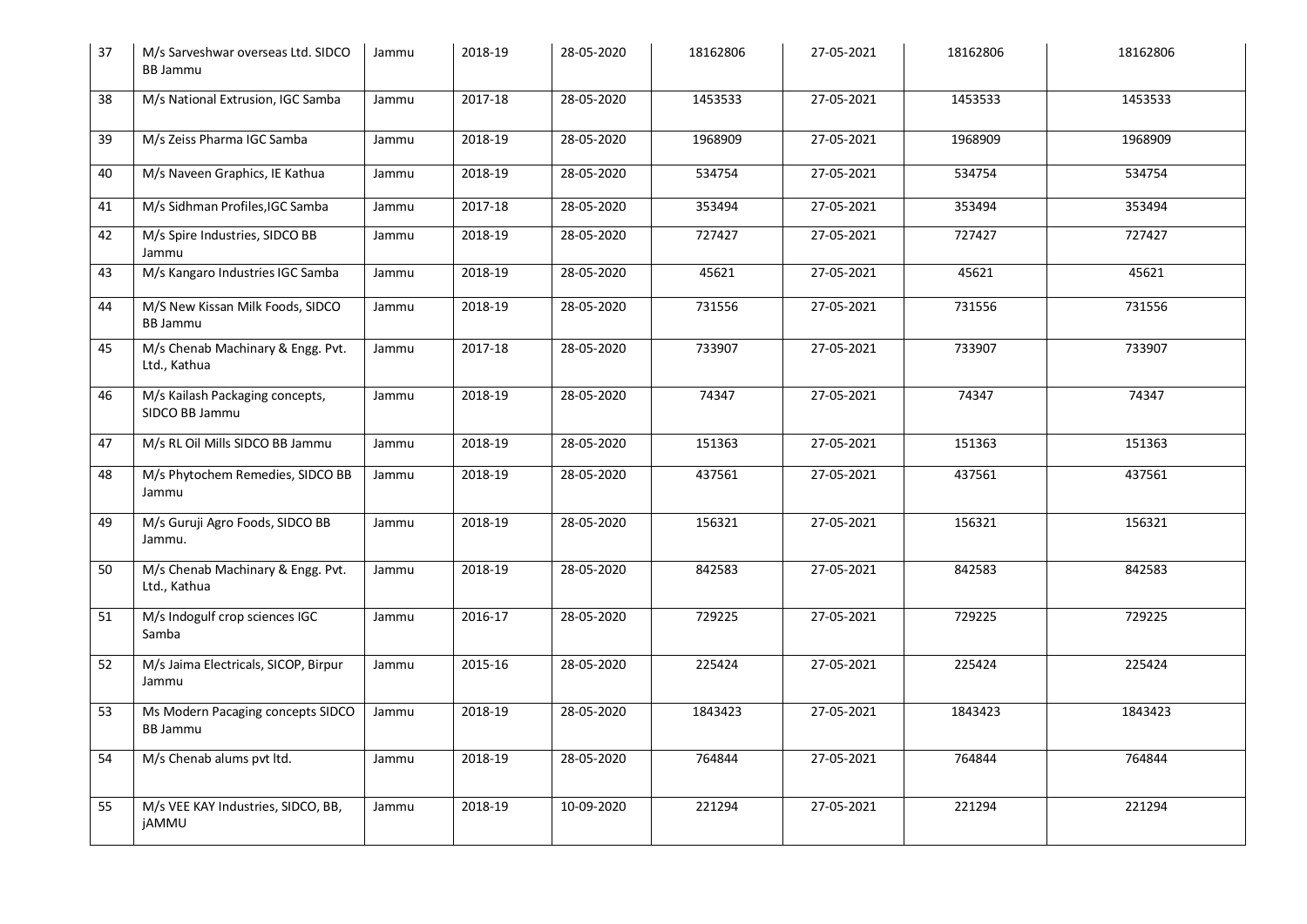| 56 | M/s Quality Packers, SICOP Gangyal<br>Jammu              | Jammu | 2018-19 | 10-09-2020 | 366174  | 27-05-2021 | 366174  | 366174  |
|----|----------------------------------------------------------|-------|---------|------------|---------|------------|---------|---------|
| 57 | M/s Quality Zinc IGC Samba                               | Jammu | 2018-19 | 10-09-2020 | 638617  | 27-05-2021 | 638617  | 638617  |
| 58 | M/s Galaxy Industries, IGC Samba                         | Jammu | 2018-19 | 10-09-2020 | 1848058 | 27-05-2021 | 1848058 | 1848058 |
| 59 | M/s Agro life Sciences Corp.<br>Govindsar Kathua         | Jammu | 2018-19 | 10-09-2020 | 7051269 | 27-05-2021 | 7051269 | 7051269 |
| 60 | M/s Mahadev Industries SIDCO BB<br>Jammu                 | Jammu | 2018-19 | 10-09-2020 | 223947  | 27-05-2021 | 223947  | 223947  |
| 61 | M/s Tranasia Super steel Gangayl<br>Jammu                | Jammu | 2018-19 | 10-09-2020 | 679196  | 27-05-2021 | 679196  | 679196  |
| 62 | M/s Osaka Alloys IGC Samba                               | Jammu | 2018-19 | 10-09-2020 | 2242251 | 27-05-2021 | 2242251 | 2242251 |
| 63 | M/s KK Roller Flour Mills SIDCO<br>BBjAMMU               | Jammu | 2019-20 | 10-09-2020 | 2630090 | 27-05-2021 | 2630090 | 2630090 |
| 64 | M/s Shri Navkar Plastic Industires<br>Unit -II IGC Samba | Jammu | 2018-19 | 10-09-2020 | 194376  | 27-05-2021 | 194376  | 194376  |
| 65 | M/s DD Agro life sciences IGC Samba                      | Jammu | 2018-19 | 10-09-2020 | 1627797 | 27-05-2021 | 1627797 | 1627797 |
| 66 | M/s VEE KAY Industries, SIDCO,<br>BBjAMMU                | Jammu | 2017-18 | 10-09-2020 | 186252  | 27-05-2021 | 186252  | 186252  |
| 67 | M/s Insecticides Ltd. battal ballian<br>Udhampur         | Jammu | 2018-19 | 10-09-2020 | 9327402 | 27-05-2021 | 9327402 | 9327402 |
| 68 | M/s Kanchan Industries, IE Gangyal                       | Jammu | 2013-14 | 10-09-2020 | 221933  | 27-05-2021 | 221933  | 221933  |
| 69 | M/s Kanchan Industries, IE Gangyal                       | Jammu | 2014-15 | 10-09-2020 | 590670  | 27-05-2021 | 590670  | 590670  |
| 70 | M/s Kanchan Industries, IE Gangyal                       | Jammu | 2014-15 | 10-09-2020 | 232588  | 27-05-2021 | 232588  | 232588  |
| 71 | M/s Marks ESEL IGC Samba                                 | Jammu | 2016-17 | 10-09-2020 | 101479  | 27-05-2021 | 101479  | 101479  |
| 72 | M/s Kashmir Metals Govindsar<br>Kathua                   | Jammu | 2018-19 | 10-09-2020 | 180545  | 27-05-2021 | 180545  | 180545  |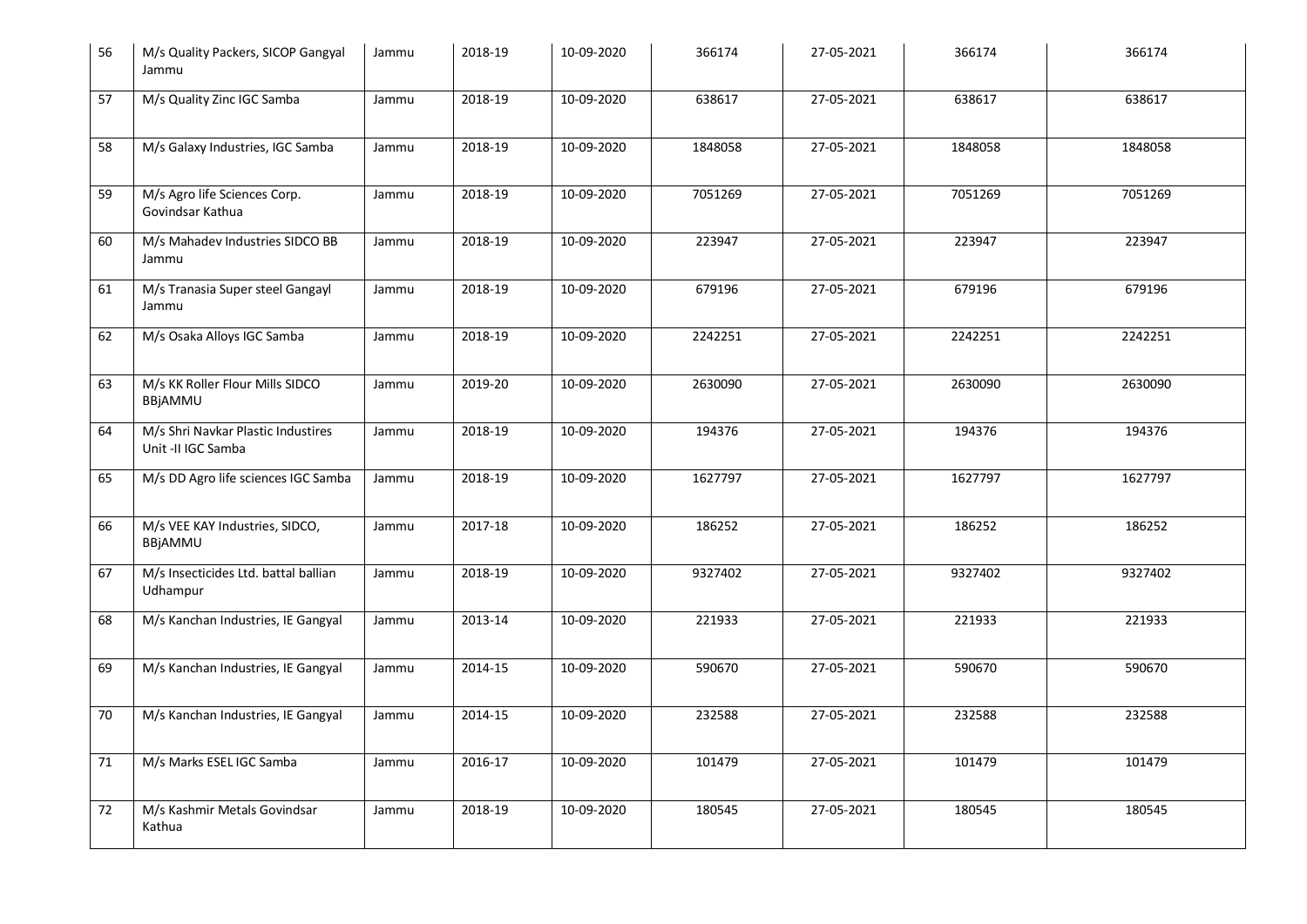| 73 | M/s Best Crop Sciences Govindsar<br>Kathua                      | Jammu   | 2018-19 | 10-09-2020 | 1156435     | 27-05-2021       | 1156435     | 1156435     |
|----|-----------------------------------------------------------------|---------|---------|------------|-------------|------------------|-------------|-------------|
| 74 | M/s Darrick Insecticides Ltd.<br>Govindsar Kathua               | Jammu   | 2018-19 | 10-09-2020 | 2811916     | $27 - 05 - 2021$ | 2811916     | 2811916     |
| 75 | M/s Transasia Alloys, Ganagyal<br>Jammu                         | Jammu   | 2018-19 | 10-09-2020 | 572591      | 27-05-2021       | 572591      | 572591      |
| 76 | M/s Pipe Masters SIDCO BB Jammu                                 | Jammu   | 2018-19 | 10-09-2020 | 265219      | 27-05-2021       | 265219      | 265219      |
| 77 | M/s Saraswati Plastotech India Ltd.<br>Unit-III SIDCO BB, Jammu | Jammu   | 2018-19 | 10-09-2020 | 766635      | 27-05-2021       | 766635      | 766635      |
| 78 | M/s AQUA Polymers SIDCO BB<br><b>JAMMU</b>                      | Jammu   | 2018-19 | 10-09-2020 | 552064      | 27-05-2021       | 552064      | 552064      |
| 79 | M/s Saraswati Plastotech India Ltd.<br>Unit-II SIDCO BB, Jammu  | Jammu   | 2018-19 | 10-09-2020 | 956692      | 27-05-2021       | 956692      | 956692      |
| 80 | M/S Shanker Industries IGC Samba                                | Jammu   | 2017-18 | 10-09-2020 | 736406      | 27-05-2021       | 736406      | 736406      |
| 81 | M/s Mannat Industries, Govindsar<br>Kathua                      | Jammu   | 2018-19 | 10-09-2020 | 396451      | 27-05-2021       | 396451      | 396451      |
| 82 | M/S Shanker Palstic IGC Samba                                   | Jammu   | 2017-18 | 10-09-2020 | 745838      | 27-05-2021       | 745838      | 745838      |
| 83 | M/s Seven star Grains Pvt. Ltd. Chak<br>Kathua                  | Jammu   | 2018-19 | 10-09-2020 | 6227150     | 27-05-2021       | 6227150     | 6227150     |
| 84 | M/s Celine Healthcare Pvt Ltd SICOP<br>Kathua                   | Jammu   | 2018-19 | 10-09-2020 | 507141      | 27-05-2021       | 507141      | 507141      |
| 85 | M/s Saraswati Plastotech India Ltd.<br>SIDCO BB Jammu           | Jammu   | 2018-19 | 10-09-2020 | 7217836     | 27-05-2021       | 7217836     | 7217836     |
| 86 | M/S PBI Metal, SIDCO, I/C, Bari<br>Brahamna, Jammu              | Jammu   | 2012-13 | 10-09-2020 | 4664151     | 27-05-2021       | 4664151     | 4664151     |
| 87 | M/S R.L.Oil Mills , SIDCO, I/c BB,<br>Jammu                     | Jammu   | 2012-13 | 10-09-2020 | 184768      | 27-05-2021       | 184768      | 184768      |
| 88 | M/s Kashmir Tubes, SIDCO,I/C BB,<br>Jammu                       | Jammu   | 2013-14 | 10-09-2020 | 413978      | 27-05-2021       | 413978      | 413978      |
| 89 | M/s Tramboo Industries, Pvt.Ltd.                                | Kashmir | 2018-19 | 10.09.2020 | 1,16,69,997 | 26-06-2021       | 1,16,69,997 | 1,16,69,997 |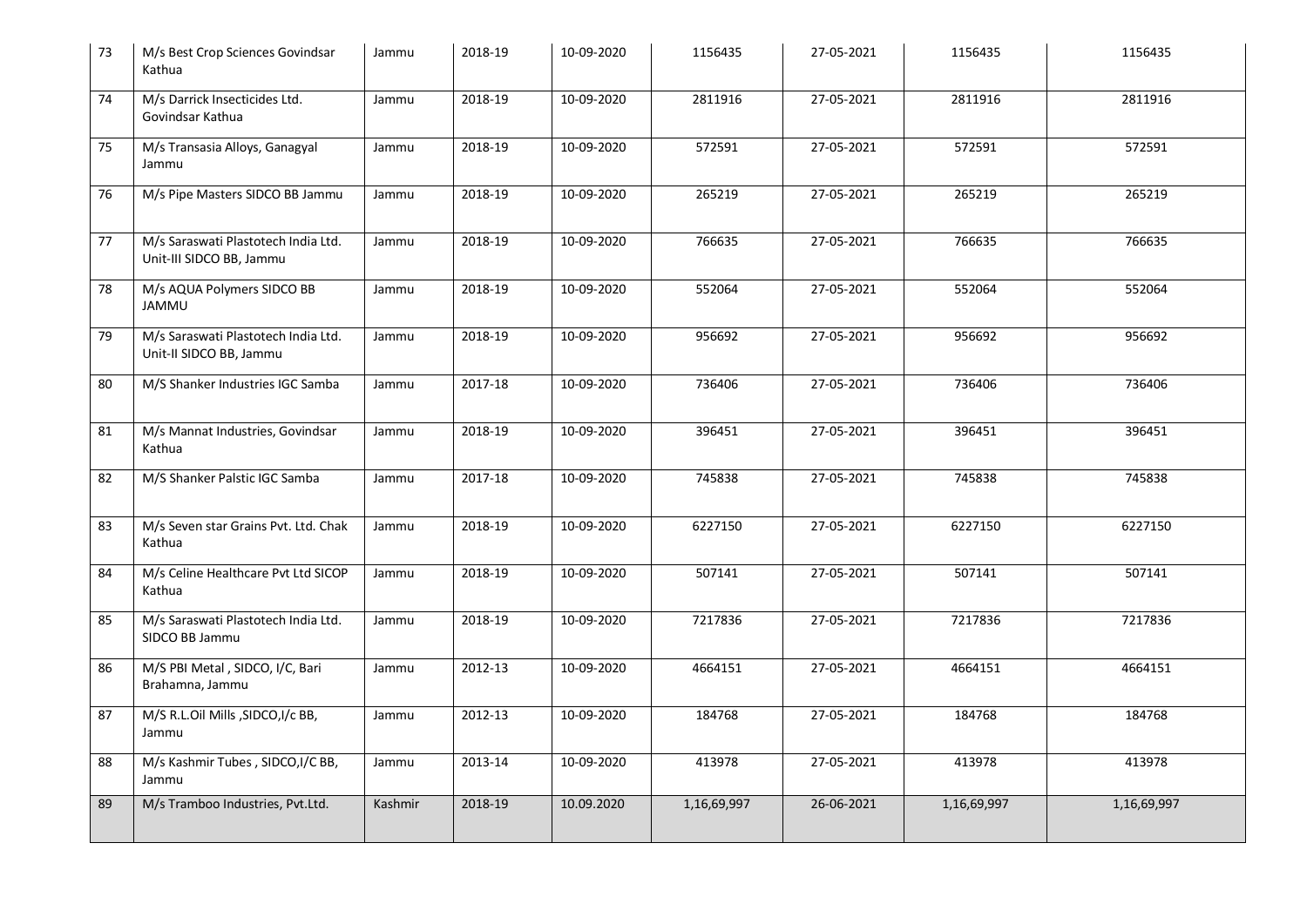| 90  | M/s Dastageeri Card Board Boxes,<br><b>IGC Lassipora</b> | Kashmir | 2017-18 | 10.09.2020 | 77,888    | 26-06-2021 | 77,888    | 77,888    |
|-----|----------------------------------------------------------|---------|---------|------------|-----------|------------|-----------|-----------|
| 91  | M/s Dastageeri Card Board Boxes,<br><b>IGC Lassipora</b> | Kashmir | 2018-19 | 28.05.2020 | 99,286    | 26-06-2021 | 99,286    | 99,286    |
| 92  | M/s Shaheen Agro Fresh Pvt. Ltd.<br>IGC, Lassipora       | Kashmir | 2019-20 | 28.05.2020 | 25,84,167 | 26-06-2021 | 25,84,167 | 25,84,167 |
| 93  | M/s Al-Karam Polymers, IGC<br>Lassipora, Pulwama         | Kashmir | 2018-19 | 28.05.2020 | 53,313    | 26-06-2021 | 53,313    | 53,313    |
| 94  | M/s Shaheen Agro Fresh Pvt. Ltd.<br>IGC, Lassipora       | Kashmir | 2018-19 | 28.05.2020 | 25,84,168 | 26-06-2021 | 25,84,168 | 25,84,168 |
| 95  | M/s R.R. Medicare Products                               | Jammu   | 2016-17 | 16-01-2021 | 330200    | 29-10-2021 | 330200    | 330200    |
| 96  | M/S Jhelum Corrugated,                                   | Jammu   | 2018-19 | 16-01-2021 | 468660    | 29-10-2021 | 468660    | 468660    |
| 97  | M/s SKB Food Products                                    | Jammu   | 2019-20 | 16-01-2021 | 871635    | 29-10-2021 | 871635    | 871635    |
| 98  | M/s Brite Industries                                     | Jammu   | 2018-19 | 16-01-2021 | 329339    | 29-10-2021 | 329339    | 329339    |
| 99  | M/s Bhagopi Industries,                                  | Jammu   | 2018-19 | 16-01-2021 | 81054     | 29-10-2021 | 81054     | 81054     |
| 100 | M/s Insecticides India Ltd                               | Jammu   | 2019-20 | 16-01-2021 | 10807051  | 29-10-2021 | 10807051  | 10807051  |
| 101 | M/s TPL Plastech Limited                                 | Jammu   | 2019-20 | 16-01-2021 | 489855    | 29-10-2021 | 489855    | 489855    |
| 102 | M/s Metal & Pigments, Logate<br>Kathua                   | Jammu   | 2018-19 | 16-01-2021 | 304308    | 29-10-2021 | 304308    | 304308    |
| 103 | M/s Marks Esel                                           | Jammu   | 2018-19 | 16-01-2021 | 108251    | 29-10-2021 | 108251    | 108251    |
| 104 | M/s New Jammu kashmir rolling mills                      | Jammu   | 2018-19 | 16-01-2021 | 4367075   | 29-10-2021 | 4367075   | 4367075   |
| 105 | M/s Kashmir Chemicals                                    | Jammu   | 2019-20 | 16-01-2021 | 728040    | 29-10-2021 | 728040    | 728040    |
| 106 | M/s Bharat Wire Mesh Pvt. Ltd.                           | Jammu   | 2018-19 | 16-01-2021 | 171378    | 29-10-2021 | 171378    | 171378    |
| 107 | M/S Upkar Oil Mills,                                     | Jammu   | 2019-20 | 16-01-2021 | 755276    | 29-10-2021 | 755276    | 755276    |
| 108 | M/s Nicer paper Mills                                    | Jammu   | 2017-18 | 16-01-2021 | 2969891   | 29-10-2021 | 2969891   | 2969891   |
| 109 | M/s ZESIS Pharma IGC Samba                               | Jammu   | 2019-20 | 16-01-2021 | 1890460   | 29-10-2021 | 1890460   | 1890460   |
| 110 | M/s Chenab Machinary & Engg. Pvt.<br>Ltd., Kathua        | Jammu   | 2019-20 | 16-01-2021 | 562076    | 29-10-2021 | 562076    | 562076    |
| 111 | M/s New Jammu Kashmir Rolling<br>Mills, Gangyal Jammu    | Jammu   | 2017-18 | 25-05-2021 | 4454032   | 29-10-2021 | 4454032   | 4454032   |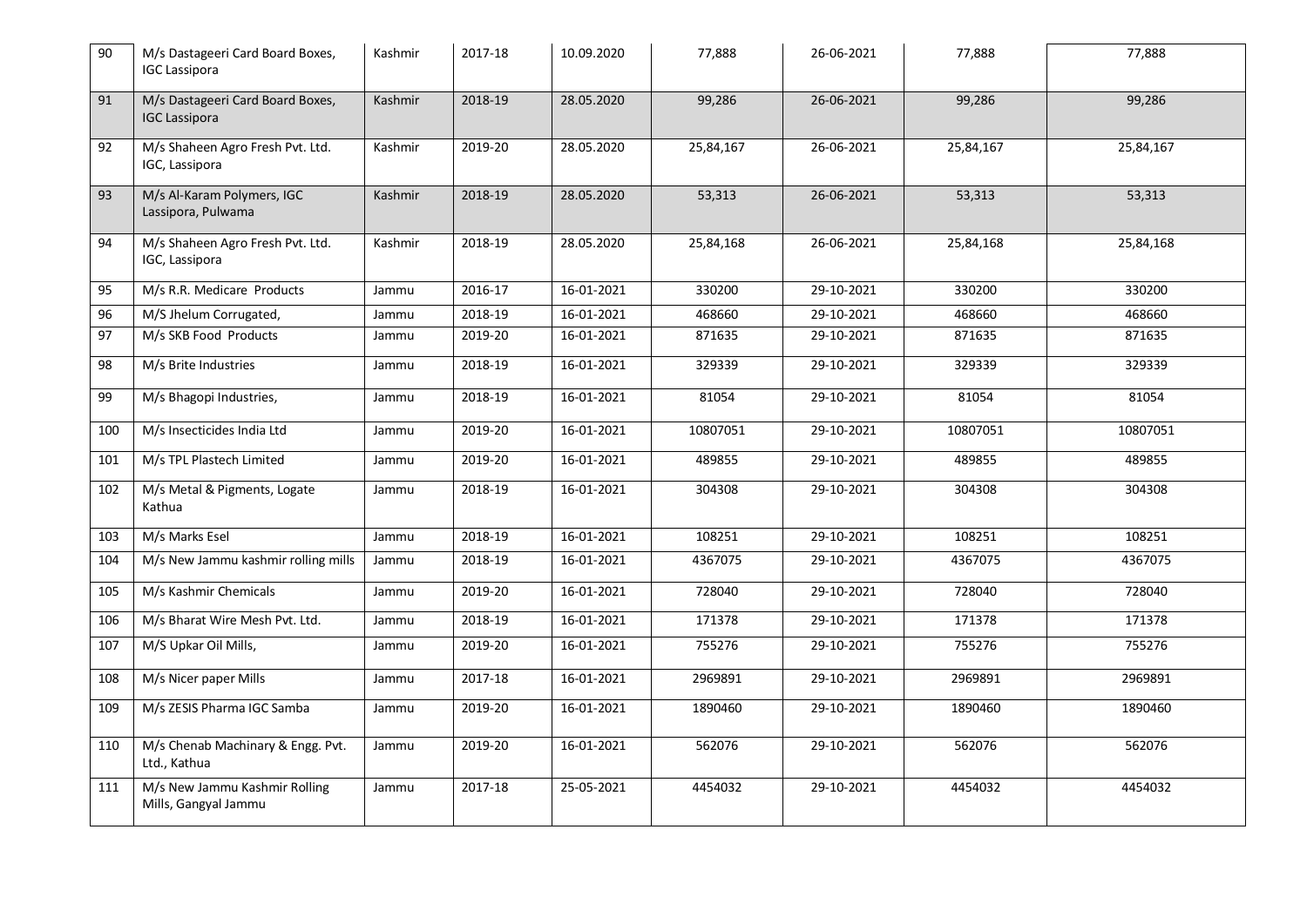| 112 | M/S Jhelum Corrugated, SIDCO BB<br><b>JAMMU</b>        | Jammu | 2019-20 | 25-05-2021 | 330426   | 29-10-2021 | 330426   | 330426   |
|-----|--------------------------------------------------------|-------|---------|------------|----------|------------|----------|----------|
| 113 | M/s Sarveshwar Overseas Mills<br>SIDCO BB Jammu        | Jammu | 2019-20 | 25-05-2021 | 14939236 | 29-10-2021 | 14939236 | 14939236 |
| 114 | M/s Brite Industries Gangyal Jammu                     | Jammu | 2019-20 | 25-05-2021 | 350946   | 29-10-2021 | 350946   | 350946   |
| 115 | M/s ECO Power System Logate Morh<br>, Kathua           | Jammu | 2012-13 | 25-05-2021 | 139123   | 29-10-2021 | 139123   | 139123   |
| 116 | M/s Shree Balaji Pigments, I/A Kathua                  | Jammu | 2019-20 | 25-05-2021 | 5031603  | 29-10-2021 | 5031603  | 5031603  |
| 117 | M/s SV Packaging, SIDCO BB JAMMU                       | Jammu | 2019-20 | 25-05-2021 | 309052   | 29-10-2021 | 309052   | 309052   |
| 118 | M/s Pari Packaging, IGC Samba                          | Jammu | 2019-20 | 25-05-2021 | 128041   | 29-10-2021 | 128041   | 128041   |
| 119 | M/s Quality Packers, Gangyal Jammu                     | Jammu | 2019-20 | 25-05-2021 | 399114   | 29-10-2021 | 399114   | 399114   |
| 120 | M/s Kohinoor Reclamations, I/A<br>Kathua               | Jammu | 2019-20 | 25-05-2021 | 1618056  | 29-10-2021 | 1618056  | 1618056  |
| 121 | M/s Eastman Reclamations, I/A<br>Kathua                | Jammu | 2019-20 | 25-05-2021 | 2058550  | 29-10-2021 | 2058550  | 2058550  |
| 122 | M/s Eco Power Systems, Logate<br>Morh Kathua           | Jammu | 2019-20 | 25-05-2021 | 121536   | 29-10-2021 | 121536   | 121536   |
| 123 | M/s New Jammu Kashmir Rolling<br>Mills, Gangyal Jammu  | Jammu | 2019-20 | 25-05-2021 | 4426160  | 29-10-2021 | 4426160  | 4426160  |
| 124 | M/s Trikuta Plastics, SIDCO BB<br><b>JAMMU</b>         | Jammu | 2019-20 | 25-05-2021 | 995865   | 29-10-2021 | 995865   | 995865   |
| 125 | M/s Nayyar Industries, IGC SAMBA                       | Jammu | 2019-20 | 25-05-2021 | 801318   | 29-10-2021 | 801318   | 801318   |
| 126 | M/s ECO POWER SYSTEMS, LOGATE<br><b>MORH KATHUA</b>    | Jammu | 2013-14 | 25-05-2021 | 150543   | 29-10-2021 | 150543   | 150543   |
| 127 | M/s Zuventus Healthcare Ltd.SIDCO<br><b>BB JAMMU</b>   | Jammu | 2019-20 | 25-05-2021 | 3492666  | 29-10-2021 | 3492666  | 3492666  |
| 128 | M/s M.S. Industries, IGC Samba                         | Jammu | 2019-20 | 25-05-2021 | 770634   | 29-10-2021 | 770634   | 770634   |
| 129 | M/s Alstrong Enterprises Pvt.<br>Ltd., SIDCO BB Jammiu | Jammu | 2019-20 | 25-05-2021 | 3988495  | 29-10-2021 | 3988495  | 3988495  |
| 130 | M/s RR Medicare SIDCO BB Jammu                         | Jammu | 2019-20 | 25-05-2021 | 227518   | 28-02-2022 | 227518   | 227518   |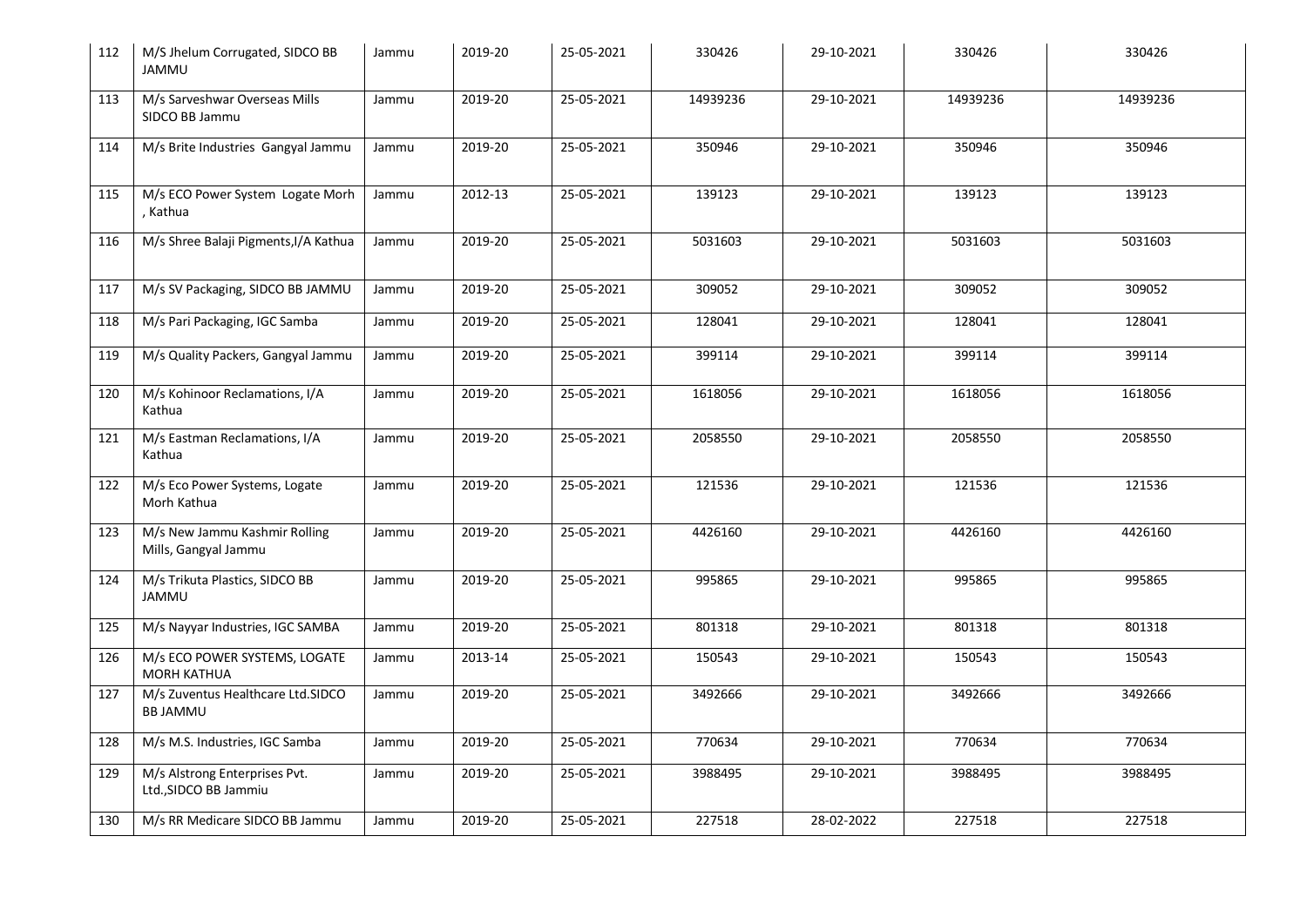| 131 | M/s Kailash Packaging Industries<br>,SIDCO BB, Jammu | Jammu | 2018-19    | 25-05-2021 | 74192    | 28-02-2022 | 74192    | 74192    |
|-----|------------------------------------------------------|-------|------------|------------|----------|------------|----------|----------|
| 132 | M/s Best crop Sciences, Govindsar<br>Kathua          | Jammu | 2018-19    | 25-05-2021 | 2712751  | 28-02-2022 | 2712751  | 2712751  |
| 133 | M/s MD Enterprises SIDCO BB<br>Jammu                 | Jammu | 2019-20    | 25-05-2021 | 1833694  | 28-02-2022 | 1833694  | 1833694  |
| 134 | M/s S&F Alloys Industries, IGC Samba                 | Jammu | 2019-20    | 25-05-2021 | 883796   | 28-02-2022 | 883796   | 883796   |
| 135 | M/s Shri Ram Industries Batal Ballian<br>Udhampur    | Jammu | 2019-20    | 25-05-2021 | 1256328  | 28-02-2022 | 1256328  | 1256328  |
| 136 | M/s Yamuna Enterprises, SICOP I/A<br>Gangyal, Jammu  | Jammu | 2018-19    | 25-05-2021 | 86371    | 28-02-2022 | 86371    | 86371    |
| 137 | M/s Nayyar Steel Industries, IGC<br>Samba            | Jammu | 2019-20    | 25-05-2021 | 531270   | 28-02-2022 | 531270   | 531270   |
| 138 | M/s Kamal Flour Mill Arorian Kathua                  | Jammu | 2018-19    | 25-05-2021 | 163919   | 28-02-2022 | 163919   | 163919   |
| 139 | M/s Trikuta Plastics, SIDCO BB<br><b>JAMMU</b>       | Jammu | 2019-20    | 25-05-2021 | 668119   | 28-02-2022 | 668119   | 668119   |
| 140 | M/s Kashmir Metal Govindsar Kathua                   | Jammu | 2019-20    | 25-05-2021 | 323533   | 28-02-2022 | 323533   | 323533   |
| 141 | M/s Pearl Medicinal Aids &<br>Equipments, IGC Samba  | Jammu | 2019-20    | 25-05-2021 | 191697   | 28-02-2022 | 191697   | 191697   |
| 142 | M/s Kamal Flour Mill Arorian Kathua                  | Jammu | 2019-20    | 25-05-2021 | 190260   | 28-02-2022 | 190260   | 190260   |
| 143 | M/s Gulati Oil Mills SIDCO BB Jammu                  | Jammu | 2017-18    | 25-05-2021 | 442316   | 28-02-2022 | 442316   | 442316   |
| 144 | M/s DD Agro Industries                               | Jammu | 09-04-2011 | 23-06-2021 | 1614573  | 28-02-2022 | 1614573  | 1614573  |
| 145 | M/s Universal Packaging                              | Jammu | 22-03-2012 | 23-06-2021 | 382289   | 28-02-2022 | 382289   | 382289   |
| 146 | M/s Shri Navkar Plastic Industries<br>Unit-II        | Jammu | 30-03-2012 | 23-06-2021 | 174438   | 28-02-2022 | 174438   | 174438   |
| 147 | M/s TBA Osnar                                        | Jammu | 18-05-2007 | 23-06-2021 | 321678   | 28-02-2022 | 321678   | 321678   |
| 148 | M/s Agro Life Science Corp.                          | Jammu | 13-03-2012 | 23-06-2021 | 10419563 | 28-02-2022 | 10419563 | 10419563 |
| 149 | M/s Guruji Agro Food                                 | Jammu | 04-04-2011 | 23-06-2021 | 134388   | 28-02-2022 | 134388   | 134388   |
| 150 | M/s TBA Osnar                                        | Jammu | 18-05-207  | 23-06-2021 | 192256   | 28-02-2022 | 192256   | 192256   |
| 151 | M/s Pipe Masters                                     | Jammu | 19-08-2016 | 23-06-2021 | 313725   | 28-02-2022 | 313725   | 313725   |